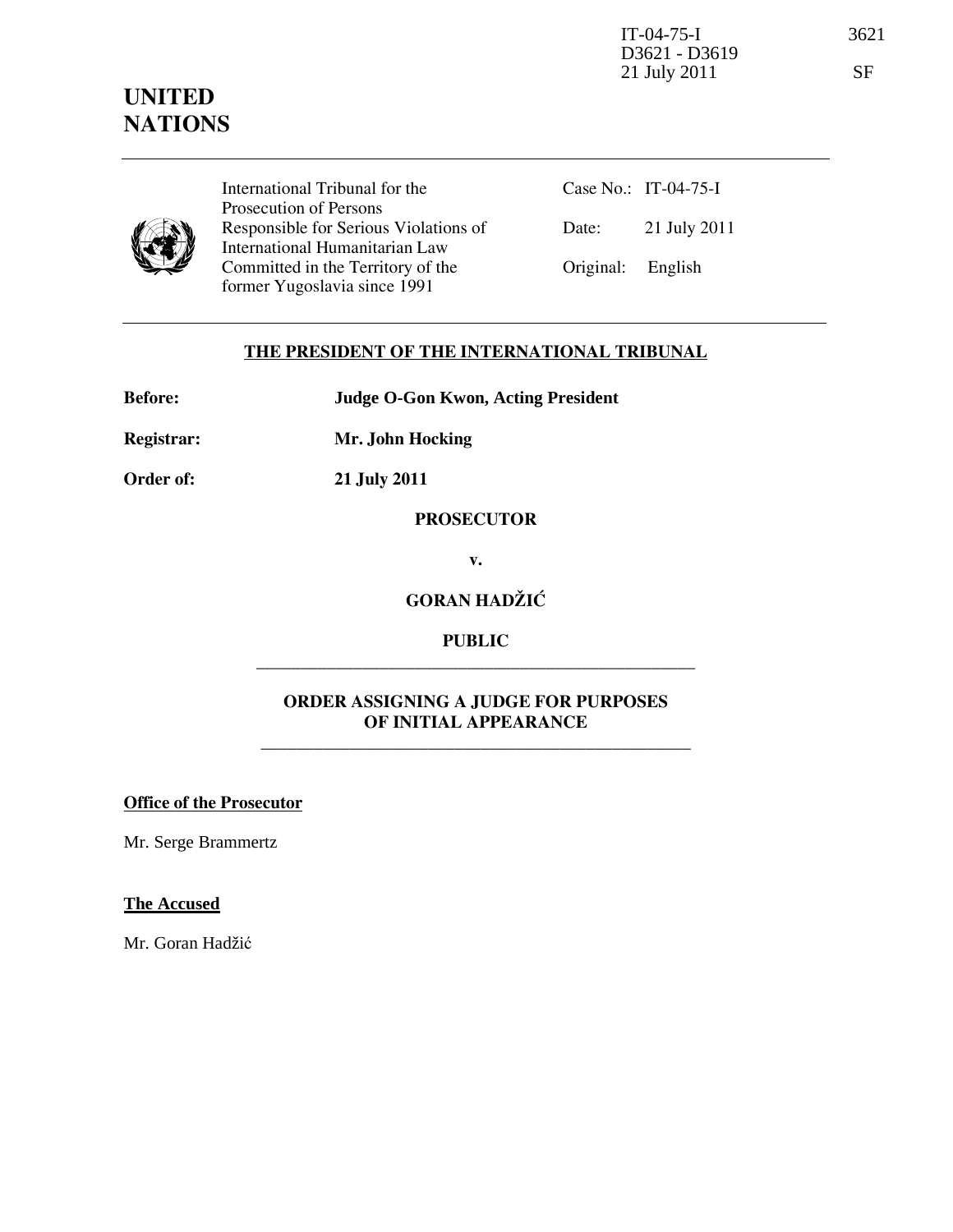I, **O-Gon Kwon**, Acting President of the International Tribunal for the Prosecution of Persons Responsible for Serious Violations of International Humanitarian Law Committed in the Territory of the former Yugoslavia since 1991 ("International Tribunal"),

**NOTING** that President Patrick Robinson is currently absent from the International Tribunal and that, pursuant to Rule 21 of the Rules of Procedure and Evidence of the International Tribunal ("Rules"), the Vice-President shall exercise the functions of the President in case of the latter's absence or inability to act;

**NOTING** that the Registry has advised that the Accused, Goran Hadžić, has been arrested and soon will be transferred to the seat of the International Tribunal pursuant to Rule 62 of the Rules;

**NOTING** that Rule 62(A) of the Rules requires that the President of the Tribunal forthwith assign the case to a Trial Chamber and that the accused be brought before that Trial Chamber or a Judge thereof without delay;

**NOTING** the "Order Assigning Judges to a Case Before a Trial Chamber", issued on 21 July 2011;

**CONSIDERING** that the initial appearance of Goran Hadžić will be conducted during the judicial recess;

CONSIDERING that Rule 19(A) of the Rules authorises the President to coordinate the work of the Chambers;

CONSIDERING the composition of the Trial Chambers of the International Tribunal as set out in document IT/272, issued on 28 February 2011;

**CONSIDERING** the trial management and case distribution needs of the International Tribunal;